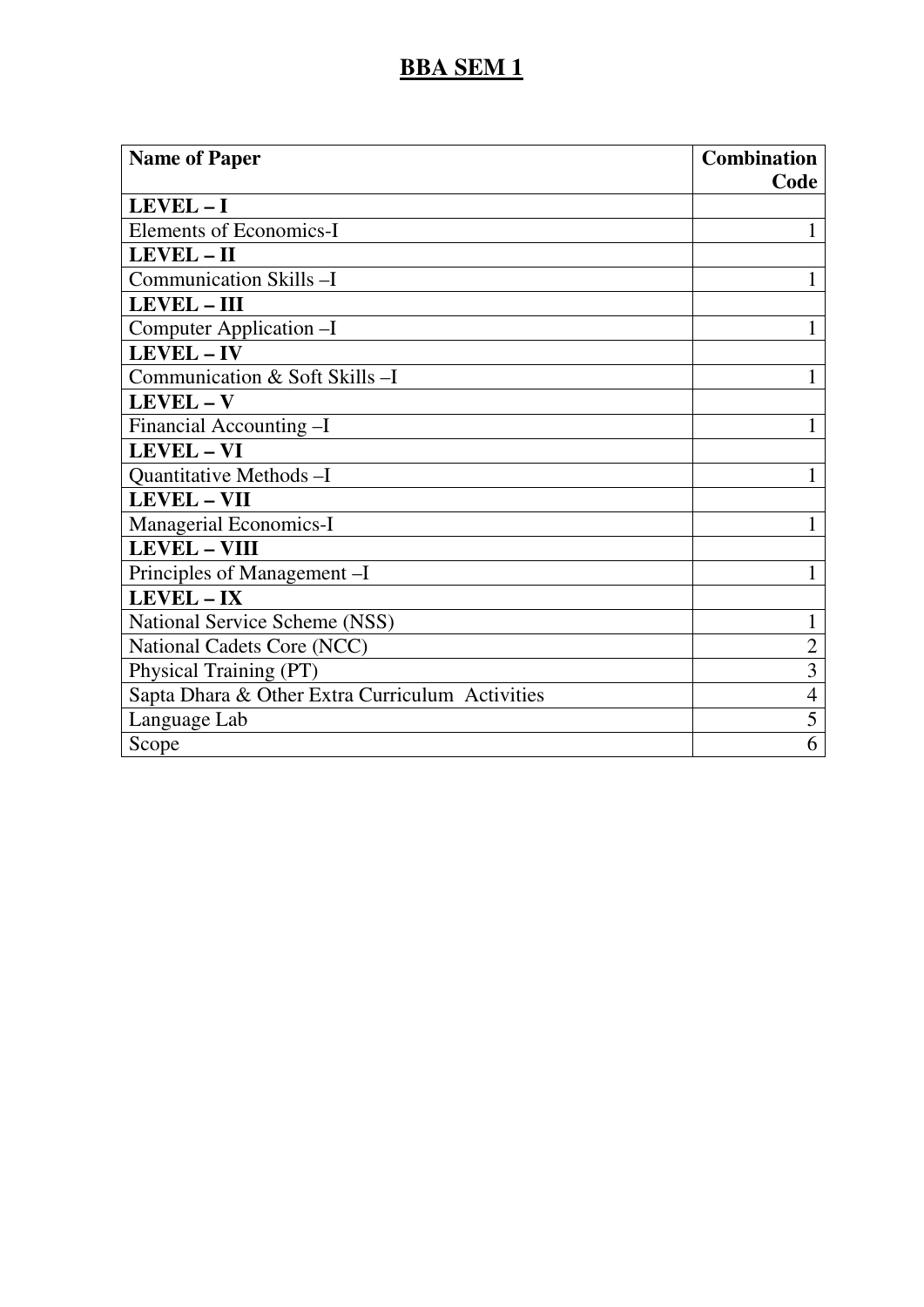| <b>Name of Paper</b>                            | <b>Combination</b> |
|-------------------------------------------------|--------------------|
| LEVEL-I                                         | Code               |
| <b>Elements of Economics-II</b>                 | 1                  |
| LEVEL-II                                        |                    |
| <b>Communication Skills -II</b>                 |                    |
| LEVEL - III                                     |                    |
| Computer Application -II                        | 1                  |
| LEVEL-IV                                        |                    |
| Communication & Soft Skills-II                  | 1                  |
| LEVEL - V                                       |                    |
| <b>Financial Accounting-II</b>                  | 1                  |
| (Including Element of Costing)                  |                    |
| <b>LEVEL - VI</b>                               |                    |
| Quantitative Methods - II                       | 1                  |
| <b>LEVEL - VII</b>                              |                    |
| <b>Managerial Economics-II</b>                  | 1                  |
| (Including Business Organization)               |                    |
| <b>LEVEL - VIII</b>                             |                    |
| Principal of Management -II                     | $\mathbf{1}$       |
| <b>LEVEL-IX</b>                                 |                    |
| National Service Scheme (NSS)                   | 1                  |
| National Cadets Core (NCC)                      | $\overline{2}$     |
| Physical Training (PT)                          | $\overline{3}$     |
| Sapta Dhara & Other Extra Curriculum Activities | $\overline{4}$     |
| Language Lab                                    | 5                  |
| Scope                                           | 6                  |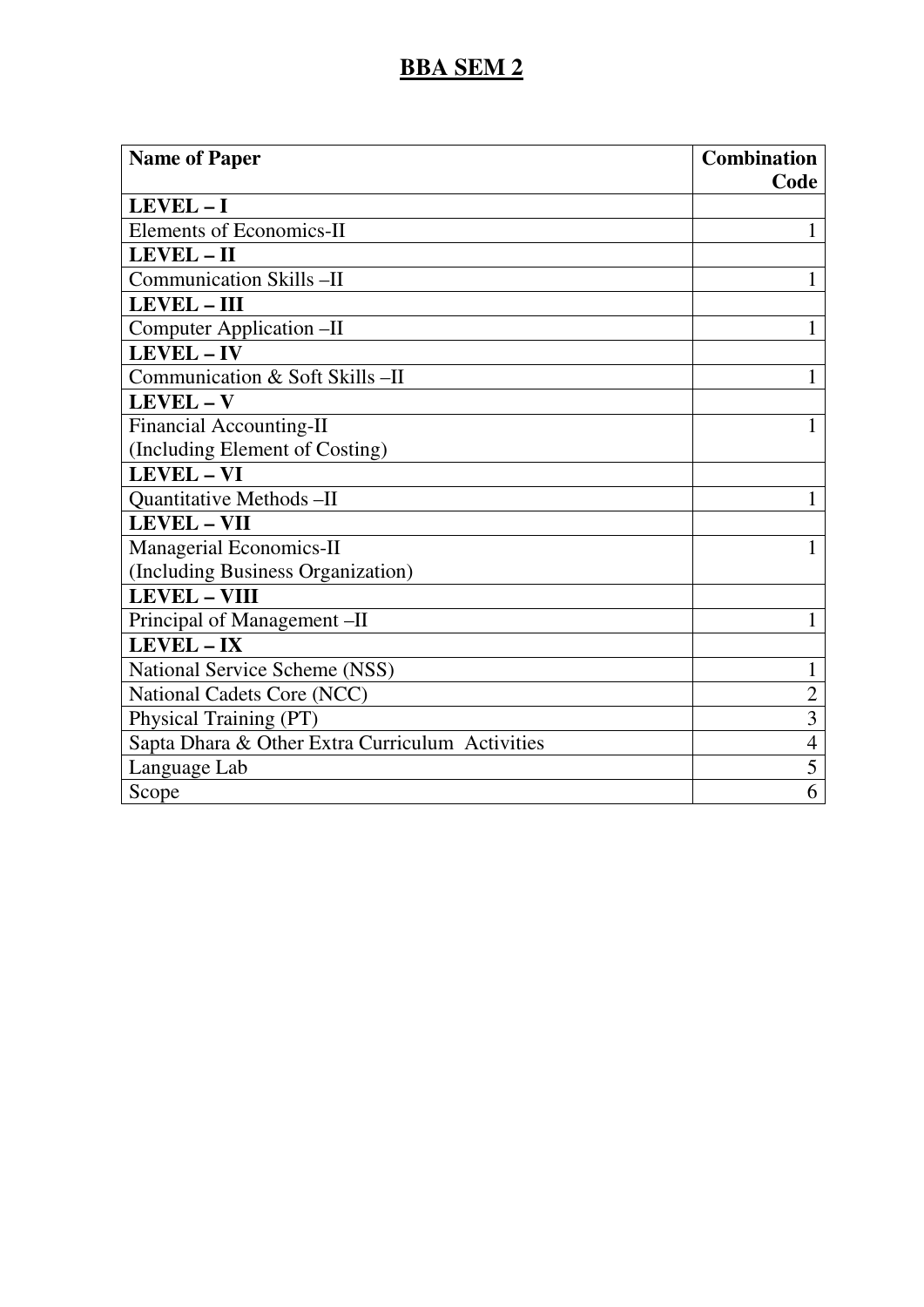| <b>Name of Paper</b>                            | <b>Combination</b> |
|-------------------------------------------------|--------------------|
|                                                 | Code               |
| LEVEL-I                                         |                    |
| Computer Application – III                      | 1                  |
| LEVEL-II                                        |                    |
| <b>Quantitative Methods - III</b>               |                    |
| LEVEL - III                                     |                    |
| Management Accounting $-I$                      | 1                  |
| LEVEL - IV                                      |                    |
| Organizational Behavior - I                     | 1                  |
| LEVEL-V                                         |                    |
| Marketing Management - I                        | 1                  |
| LEVEL - VI                                      |                    |
| Human Resource Management - I                   |                    |
| <b>LEVEL - VII</b>                              |                    |
| Financial Management - I                        |                    |
| <b>LEVEL - VIII</b>                             |                    |
| Production Management - I                       | 1                  |
| LEVEL-IX                                        |                    |
| National Service Scheme (NSS)                   | 1                  |
| National Cadets Core (NCC)                      | $\overline{2}$     |
| Physical Training (PT)                          | 3                  |
| Sapta Dhara & Other Extra Curriculum Activities | $\overline{4}$     |
| Language Lab                                    | 5                  |
| Scope                                           | 6                  |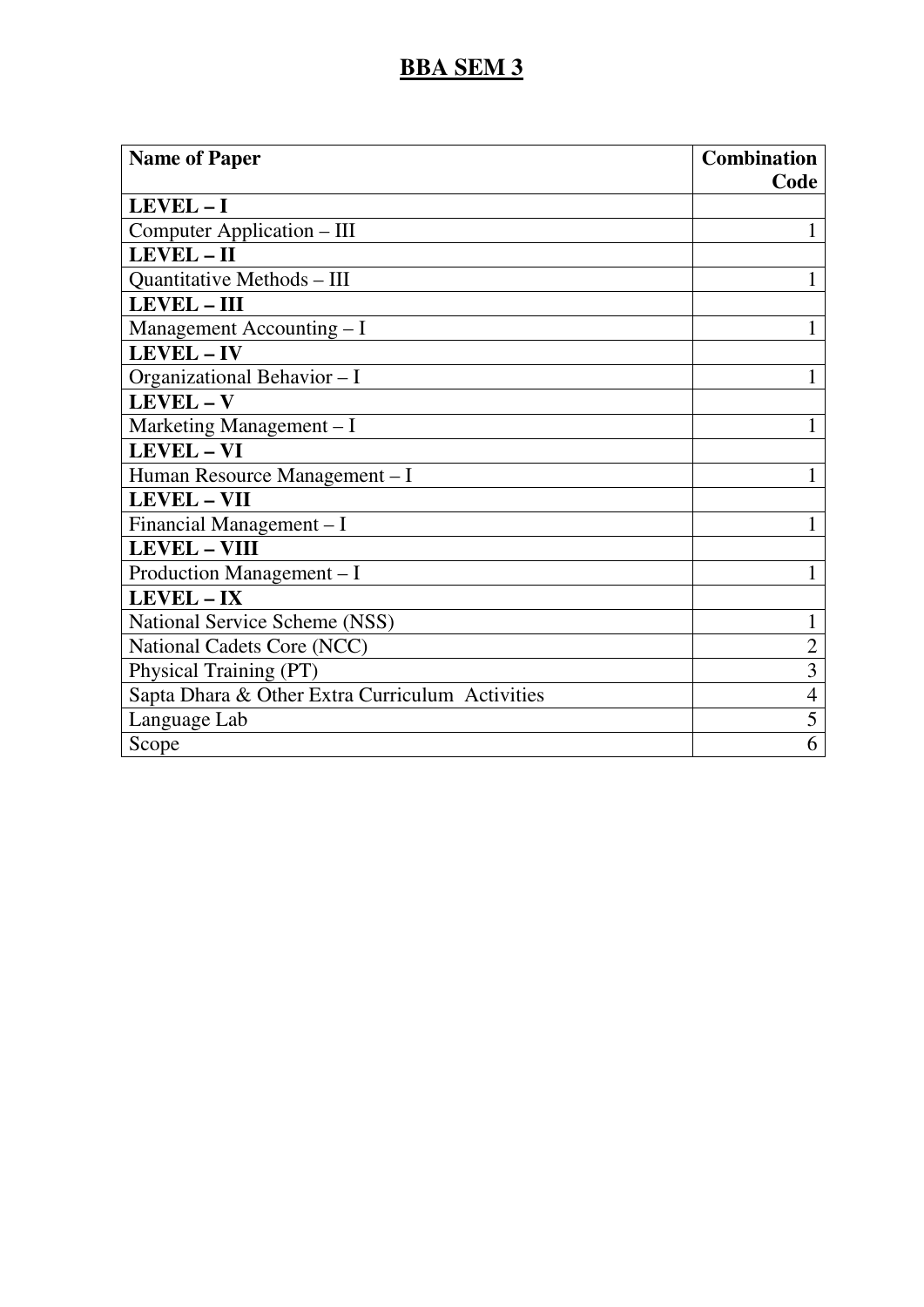| <b>Name of Paper</b>                            | <b>Combination</b> |
|-------------------------------------------------|--------------------|
|                                                 | Code               |
| LEVEL-I                                         |                    |
| Computer Application – IV                       | 1                  |
| LEVEL-II                                        |                    |
| Quantitative Methods - IV                       | 1                  |
| LEVEL - III                                     |                    |
| Management Accounting – II                      | 1                  |
| LEVEL - IV                                      |                    |
| Organizational Behavior - II                    | 1                  |
| LEVEL-V                                         |                    |
| Marketing Management - II                       | 1                  |
| LEVEL - VI                                      |                    |
| Human Resource Management - II                  | 1                  |
| <b>LEVEL - VII</b>                              |                    |
| Financial Management - II                       |                    |
| <b>LEVEL - VIII</b>                             |                    |
| Production Management - II                      | 1                  |
| LEVEL-IX                                        |                    |
| National Service Scheme (NSS)                   | 1                  |
| National Cadets Core (NCC)                      | $\overline{2}$     |
| Physical Training (PT)                          | 3                  |
| Sapta Dhara & Other Extra Curriculum Activities | $\overline{4}$     |
| Language Lab                                    | 5                  |
| Scope                                           | 6                  |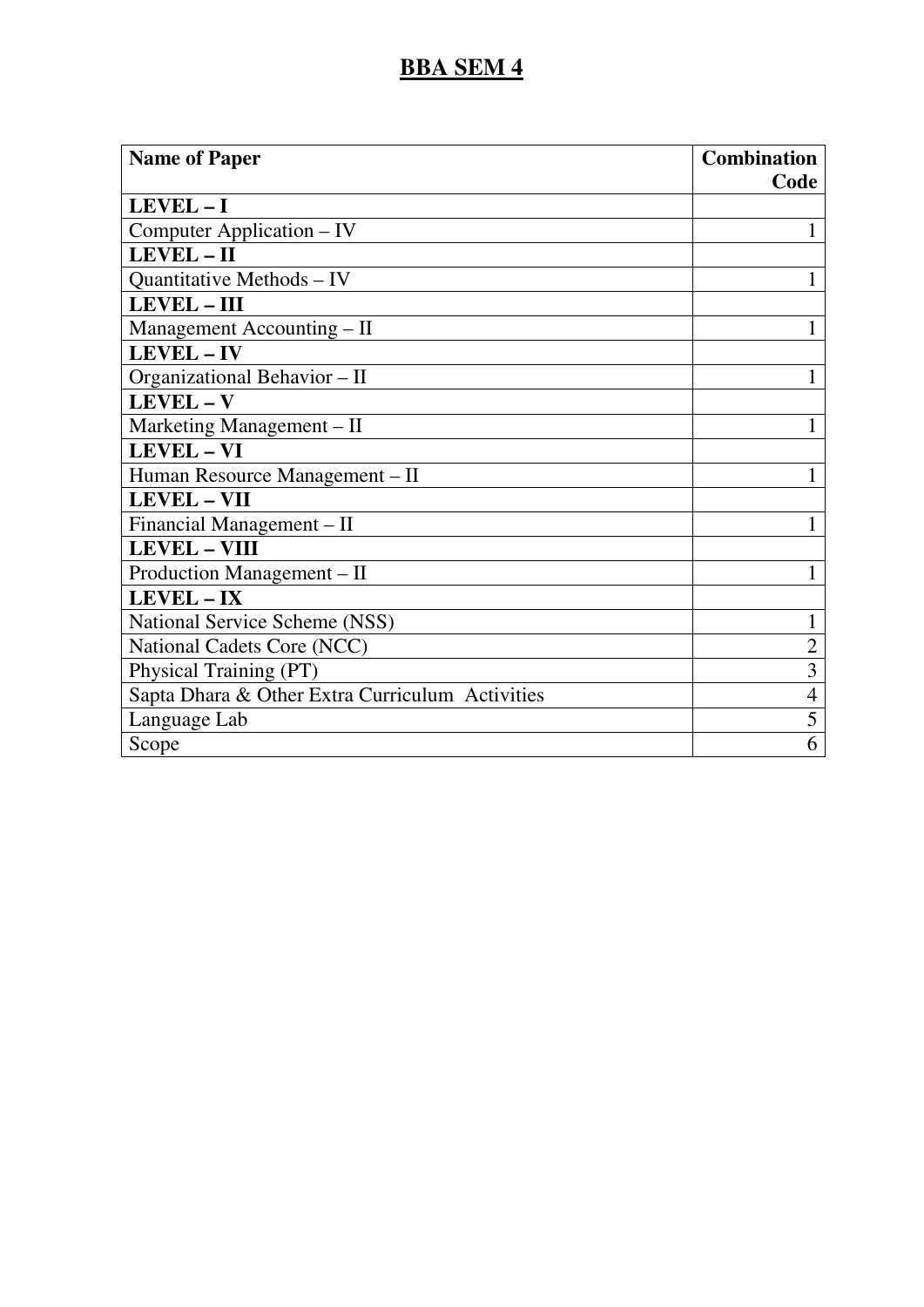| <b>Name of Paper</b>                            | <b>Combination</b><br>Code |
|-------------------------------------------------|----------------------------|
| LEVEL-I                                         |                            |
| Service Management - I                          | 1                          |
| LEVEL-II                                        |                            |
| Entrepreneurship Development - I                | $\mathbf{1}$               |
| <b>LEVEL - III</b>                              |                            |
| Business Environment - I                        | 1                          |
| LEVEL-IV                                        |                            |
| Elements of Strategic Management - I            | $\mathbf{1}$               |
| LEVEL - V                                       |                            |
| New Project Management - I                      | $\mathbf{1}$               |
| <b>LEVEL - VI</b>                               |                            |
| Research Methodology - I                        | 1                          |
| LEVEL - VII, VIII                               |                            |
| Advance Marketing Management - I                | 1                          |
| Expert Management - I                           | $\overline{2}$             |
| Advance Financial Management - I                | $\overline{3}$             |
| Stock Exchange & Portfolio Management - I       | $\overline{4}$             |
| Advance Personnel Management - I                | 5                          |
| Advance Human Resource Management - I           | 6                          |
| <b>LEVEL - IX</b>                               |                            |
| National Service Scheme (NSS)                   | $\mathbf{1}$               |
| National Cadets Core (NCC)                      | $\overline{2}$             |
| Physical Training (PT)                          | 3                          |
| Sapta Dhara & Other Extra Curriculum Activities | $\overline{4}$             |
| Language Lab                                    | 5                          |
| Scope                                           | 6                          |